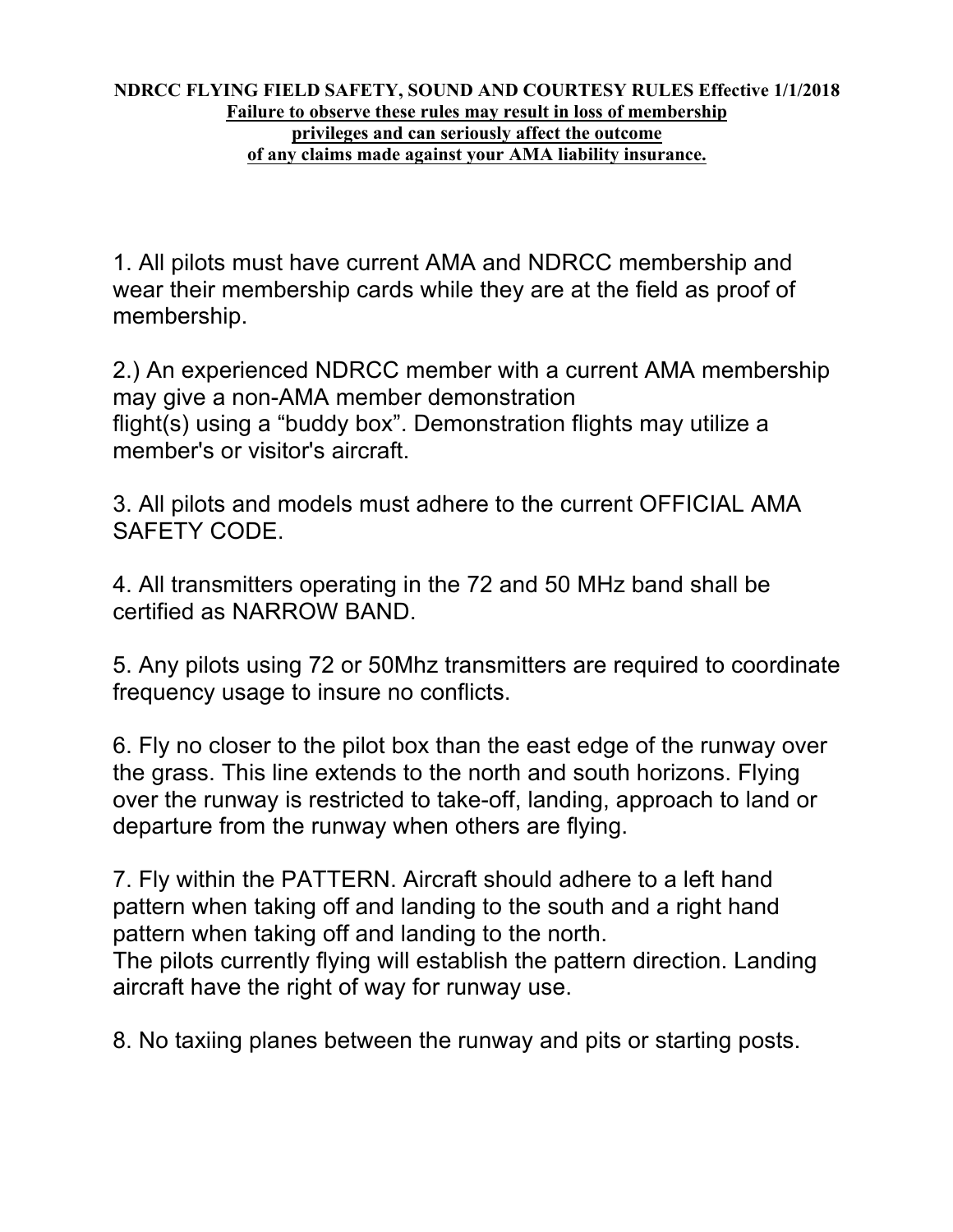9.) All pilots must stand in the pilot boxes. No more than four pilots shall fly at one time except when the field is crowded, a fifth pilot box may be added. Additionally, with the advent of light foam aircraft, "gaggles" of any number of foamies, meeting the AMA Park Flier class definition, are permissible.

10.) The sound limit for all aircraft flying at the NDRCC field is 100 dB. The sound level of all aircraft flying at the NDRCC field shall be subject to a sound check measured with the Club's dB meter, set to the "A" weighting, slow response and with the windscreen installed. The meter may be held or placed on a stand approximately 24" above the ground, crosswind and perpendicular to the side of the aircraft at a distance of 25 feet. The test area should be in the "south infield" area, clear of buildings and the runway. A minimum of a 5 second full throttle engine run is required.

All Club Members are empowered to conduct Sound Checks. However, the NDRCC Board may also appoint designated (Sound Testing Members) to carry out Sounds Checks.

Turbines are exempt from sound checks.

11. Before starting your engine/ motor, make sure the area is clear of other models and people. Engine/ motor operation near the shelter should be limited to starting and initial tuning. Engine/ motor testing or prolonged operation should be done away from the sheltered areas. No engine/motor shall be operated under the shelter at any time. Electric Aircraft should be moved to the normal engine starting areas for arming. Pilots are encouraged to have an assistant holding or carrying the aircraft whenever an engine/ motor is running near the shelter areas.

12. No small children are allowed at or near the flight line. Individuals under 16 years of age must be accompanied by a parent or acting guardian at all times.

13. When the field is crowded, flyers shall line up on the sidewalk and use the pilot boxes in the order of their arrival. When others are waiting to fly, pilots should limit their use of a frequency to a total of 15 minutes in any one-hour period.